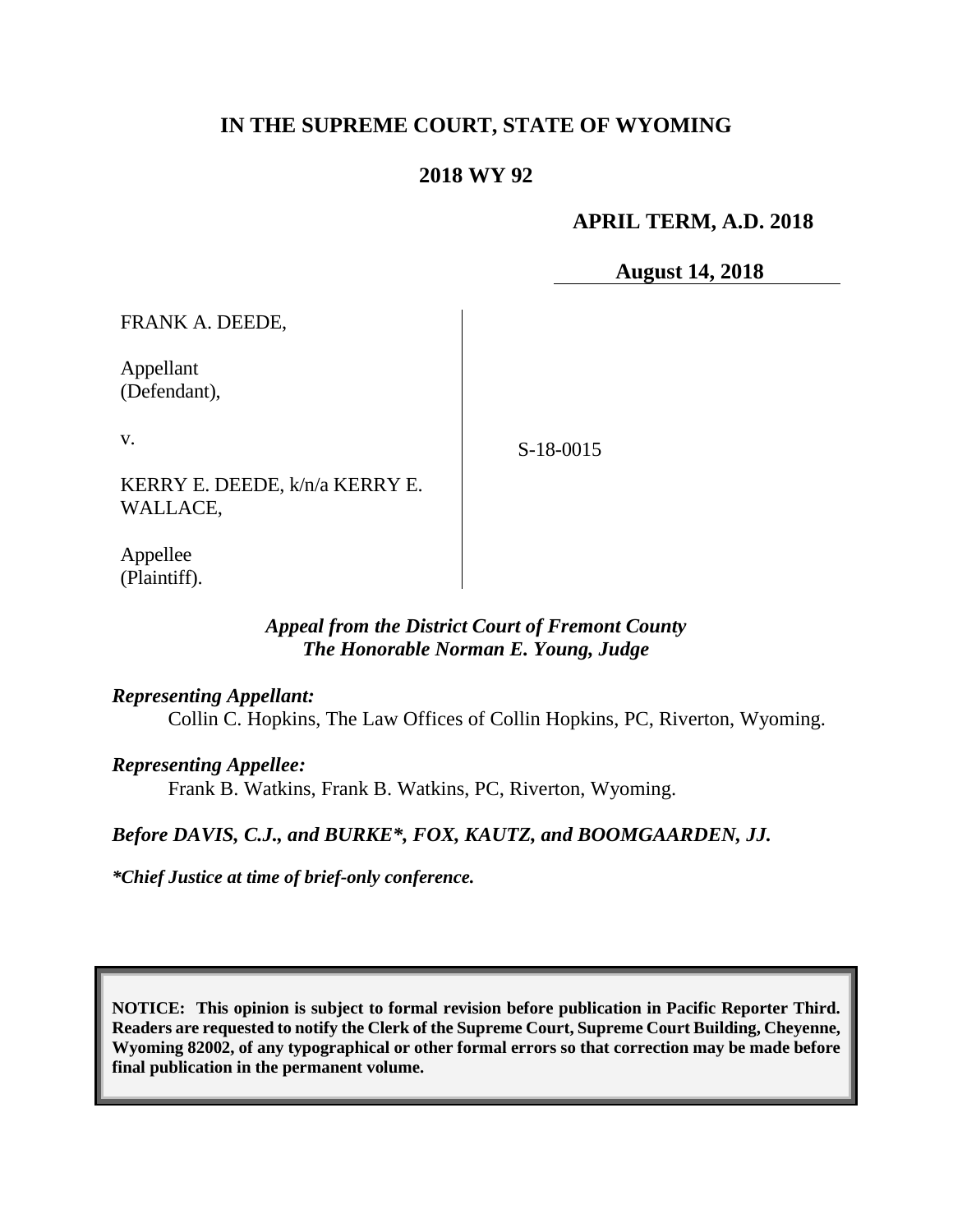### **FOX, Justice.**

[¶1] Frank A. Deede challenges an order denying his motion to reduce the amount he owes his ex-wife, Kerry E. Wallace, pursuant to the terms of their divorce settlement agreement and the district court's subsequent contempt orders. We affirm and award sanctions.

#### *ISSUES*

[¶2] 1. Did the district court abuse its discretion when it denied Mr. Deede's motion to modify amount due, which was based on Mr. Deede's allegation that some of the underlying debt was forgiven?

2. Is Ms. Wallace entitled to an award of attorney fees and costs under W.R.A.P. 10.05?

### *FACTS*

[¶3] Mr. Deede and Ms. Wallace were married on July 5, 1998, and divorced on March 26, 2009. During their marriage, they purchased real estate known as the Longpoint property. They financed their \$25,000 down payment on the property with a Bank of America credit card. The terms of their divorce settlement awarded Mr. Deede the Longpoint property and required him to pay several debts, including the balance on the Bank of America credit card, by June 1, 2009. Mr. Deede failed to make those payments; the district court found him in contempt and ordered that he be jailed unless he made arrangements to pay the debt. Instead of making such arrangements, Mr. Deede filed for bankruptcy. Because no payments were made on the Bank of America credit card, the account went into default, and Bank of America threatened collection against Ms. Wallace. Ms. Wallace made several payments and then her father settled the debt. Ms. Wallace later repaid her father. Ms. Wallace filed a Proof of Claim with the bankruptcy court in the amount of \$51,282.62, which was based upon payments that Mr. Deede owed under the terms of the divorce settlement, payments Ms. Wallace had made on the debt, and her attorney fees. Ms. Wallace received a distribution of \$9,659.29 from the bankruptcy trustee on August 1, 2016.

[¶4] In November 2016, Ms. Wallace filed another request to hold Mr. Deede in contempt because the remainder of his debt to her was not discharged in bankruptcy and Mr. Deede had not complied with the terms of the divorce settlement or the prior contempt order. With additional attorney fees incurred from the bankruptcy and second contempt proceedings, the outstanding balance claimed by Ms. Wallace was \$52,157.83. In February 2017, the district court found Mr. Deede in contempt and ordered him to begin serving a 90-day jail term in March 2017, unless he purged his contempt. The court awarded Ms. Wallace a judgment of \$41,623.33, plus interest and attorney fees in the amount of \$1,595.00. In April 2017, Mr. Deede was jailed for failing to comply with the contempt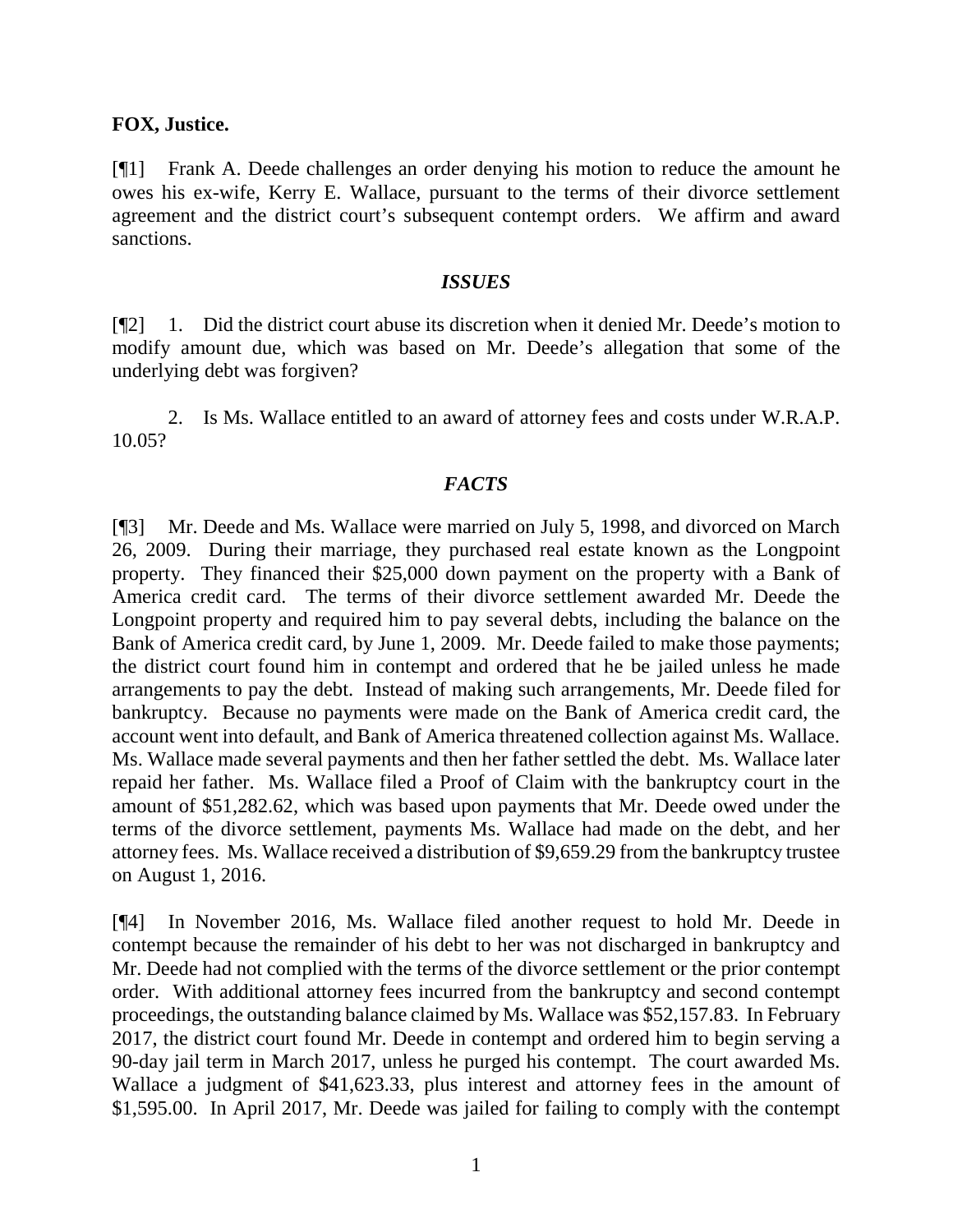order. After serving 8 days, Mr. Deede's jail sentence was suspended, and in August 2017, the district court entered an order requiring Mr. Deede to pay Ms. Wallace \$56,055.41 on or before October 2, 2017, or serve the remaining 82 days of his suspended jail sentence.

[¶5] Mr. Deede filed a motion to stay his jail sentence and to modify the amount due. He argued that he should be credited for \$27,782.91 because, he alleged, Bank of America cancelled that amount of debt when Ms. Wallace's father settled with it. Bank of America issued a Form 1099-C, indicating debt forgiveness in the amount of \$27,782.91. Ms. Wallace contended that the amount forgiven was interest that had accrued after the account went into default. Mr. Deede argued that the amount could not have been for interest only and that Bank of America had to have forgiven some of the debt because it was not mathematically possible to have generated over \$27,000 in interest on a \$25,000 charge. After an unrecorded hearing, on October 24, 2017, the district court denied Mr. Deede's motion, finding that Mr. Deede had failed to prove that the amount due was incorrect or that he "should otherwise be given a credit against the Bank of America debt." Also on October 24, the court entered an order releasing Mr. Deede from jail, recognizing that he paid \$26,000.00 to Ms. Wallace, and ordering him to pay the outstanding \$30,315.41 (which included \$860.00 in interest that had accrued since the August order), plus interest at the statutory rate of 10%, or \$8.30 per day. Mr. Deede appealed the October 24 order that denied his motion to modify the amount due, but did not appeal the order of the same date requiring him to pay the outstanding balance.

# *DISCUSSION*

[¶6] Mr. Deede argues that the district court abused its discretion when it found that the most plausible explanation for the Form 1099-C debt forgiveness was that it included retroactive interest only. He contends that such an amount forgiven would not be mathematically correct, and he claims that the Bank of America debt forgiven on the 1099-C should be set off from the amount he owes Ms. Wallace. Ms. Wallace responds that the record shows Bank of America charged 24.99% interest retroactive to the date the property was purchased (not from the date of default as Mr. Deede claims) and that Mr. Deede should not receive any credit for her father's efforts to settle the debt owed to Bank of America. Ms. Wallace also asserts that because Mr. Deede's brief lacks cogent argument and citation to pertinent authority, this Court should certify no reasonable cause for this appeal and award her attorney fees pursuant to W.R.A.P. 10.05. We first address the issue of whether the district court abused its discretion in calculating the amount Mr. Deede owed to Ms. Wallace.

# *I. Did the district court abuse its discretion when it denied Mr. Deede's motion to modify amount due, which was based on Mr. Deede's allegation that some of the underlying debt was forgiven?*

[¶7] "Wyoming law does not favor double recoveries for the same legal injury." *Dorr v. Smith, Keller & Assocs.*, 2010 WY 120, ¶ 23, 238 P.3d 549, 554 (Wyo. 2010) (citations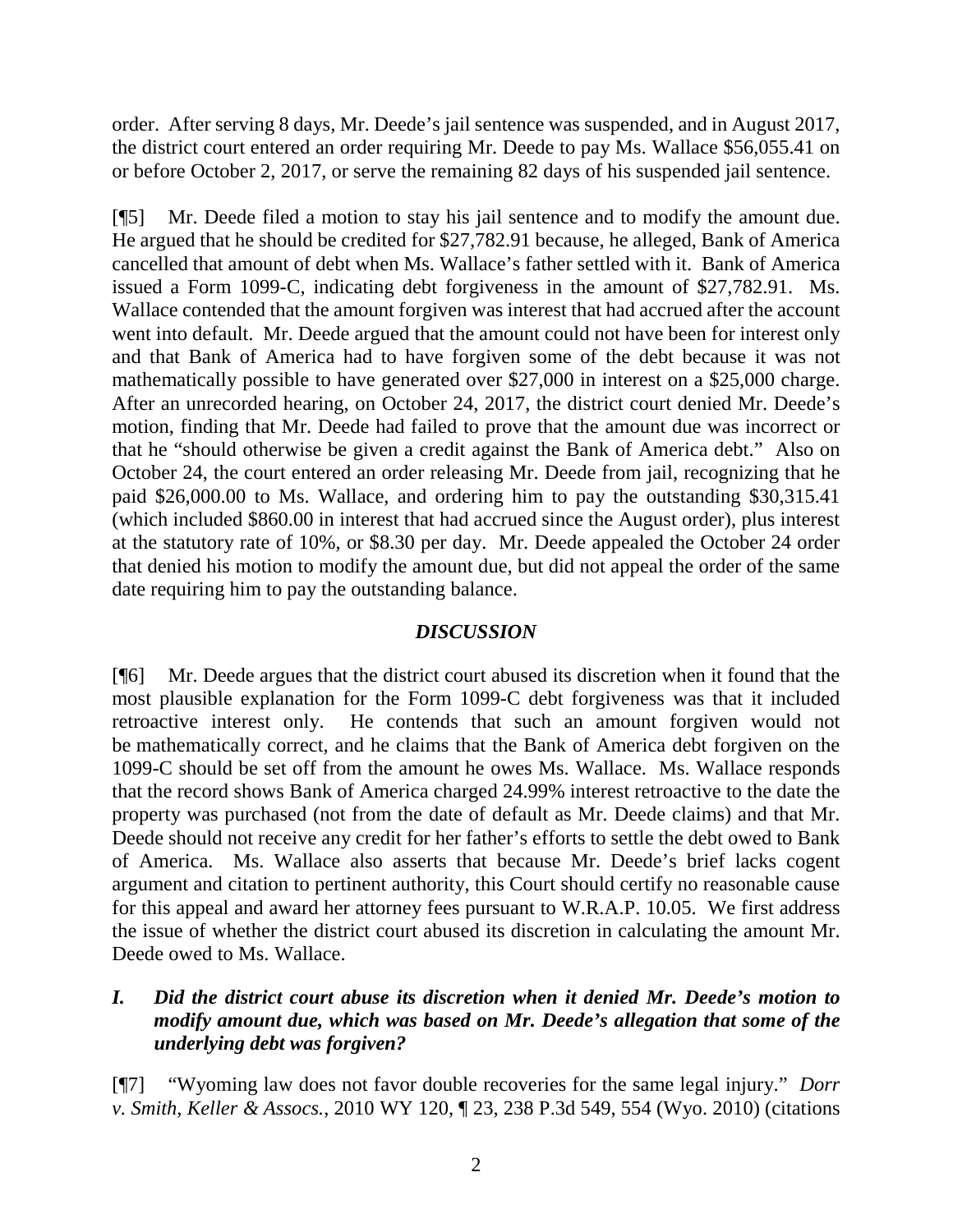omitted). "A judgment debtor is, therefore, entitled to credit against a judgment for a settlement that pertains to claims included in the judgment, but is not entitled to credit for settlement of claims that were not part of the judgment." *Id*. The party asserting satisfaction of a judgment, Mr. Deede in this case, has the burden of proof. *Id*. Further, the "decision about whether a credit against an outstanding judgment should be allowed is 'controlled by principles of equity,'" and the district court has the discretion in determining whether to allow a set-off. *Id.* at ¶ 24, 238 P.3d at 555 (quoting *Ultra Res., Inc. v. Hartman*, 2010 WY 36, ¶ 145, 226 P.3d 889, 934 (Wyo. 2010)). We therefore review a district court's decision on a request for a set-off for an abuse of discretion. *Id*.; *Ultra Res*., ¶ 145, 226 P.3d at 934. "In determining whether the district court abused its discretion, we ask whether the district court reasonably could have concluded as it did." *Welch v. Welch*, 2003 WY 168, ¶ 4, 81 P.3d 937, 938 (Wyo. 2003).

[¶8] We find no abuse of discretion. The district court held an unrecorded evidentiary hearing on the issue. Ms. Wallace submitted a statement of the evidence to this Court pursuant to W.R.A.P. 3.03.<sup>[1](#page-3-0)</sup> That evidence shows that in the divorce settlement agreement Mr. Deede agreed to pay off the Bank of America credit card before June 1, 2009. In addition, in the March 2009 Judgment and Decree of Divorce, the district court ordered him to make that payment. Mr. Deede violated the divorce settlement terms and the district court's order, and the account went into default, triggering a retroactive 24.99% interest to be charged from the original date of the \$25,000 charge. Ms. Wallace's father settled the debt with Bank of America and Ms. Wallace repaid him. The record does not contain the date the Longpoint property was purchased, nor does it contain the date the parties made the  $$25,000$  $$25,000$  $$25,000$  charge for the down payment on the Bank of America credit card.<sup>2</sup> Accordingly, it is impossible to determine the amount of interest that became due once the account was in default or the basis for any debt forgiveness from Bank of America. Based upon the evidence in the record, we conclude that the district court did not abuse its discretion when it held that Mr. Deede had not established that he should be given credit against the Bank of America debt.

<span id="page-3-0"></span><sup>1</sup> W.R.A.P. 3.03 provides that

> [i]f no report of the evidence or proceedings at a hearing or trial was made, . . . , appellant may prepare a statement of the evidence or proceedings from the best available means including the appellant's recollection.

The rule allows an appellee to propose amendments to the appellant's statement of the evidence and requires the trial court to approve the statement of the evidence. Here, Mr. Deede did not file a W.R.A.P. 3.03 statement, but Ms. Wallace did. The district court approved her statement.

<span id="page-3-1"></span><sup>&</sup>lt;sup>2</sup> In his brief, Mr. Deede claims that the parties purchased the Longpoint property in 2007; however, he provides no citation to the record. After a thorough review of the record, we find no documents supporting this alleged fact, and we are therefore unable to rely upon that evidence. *See In re Guardianship of Bratton*, 2015 WY 157, ¶ 25, 364 P.3d 858, 863 (Wyo. 2015); *Sanchez v. State*, 2006 WY 12, ¶ 5 n.2, 126 P.3d 897, 900 n.2 (Wyo. 2006); *Bixler v. Oro Mgmt., LLC*, 2006 WY 140, ¶ 9, 145 P.3d 1260, 1262 (Wyo. 2006); *Thomas v. Gonzelas*, 79 Wyo. 111, 120, 331 P.2d 832, 835 (Wyo. 1958).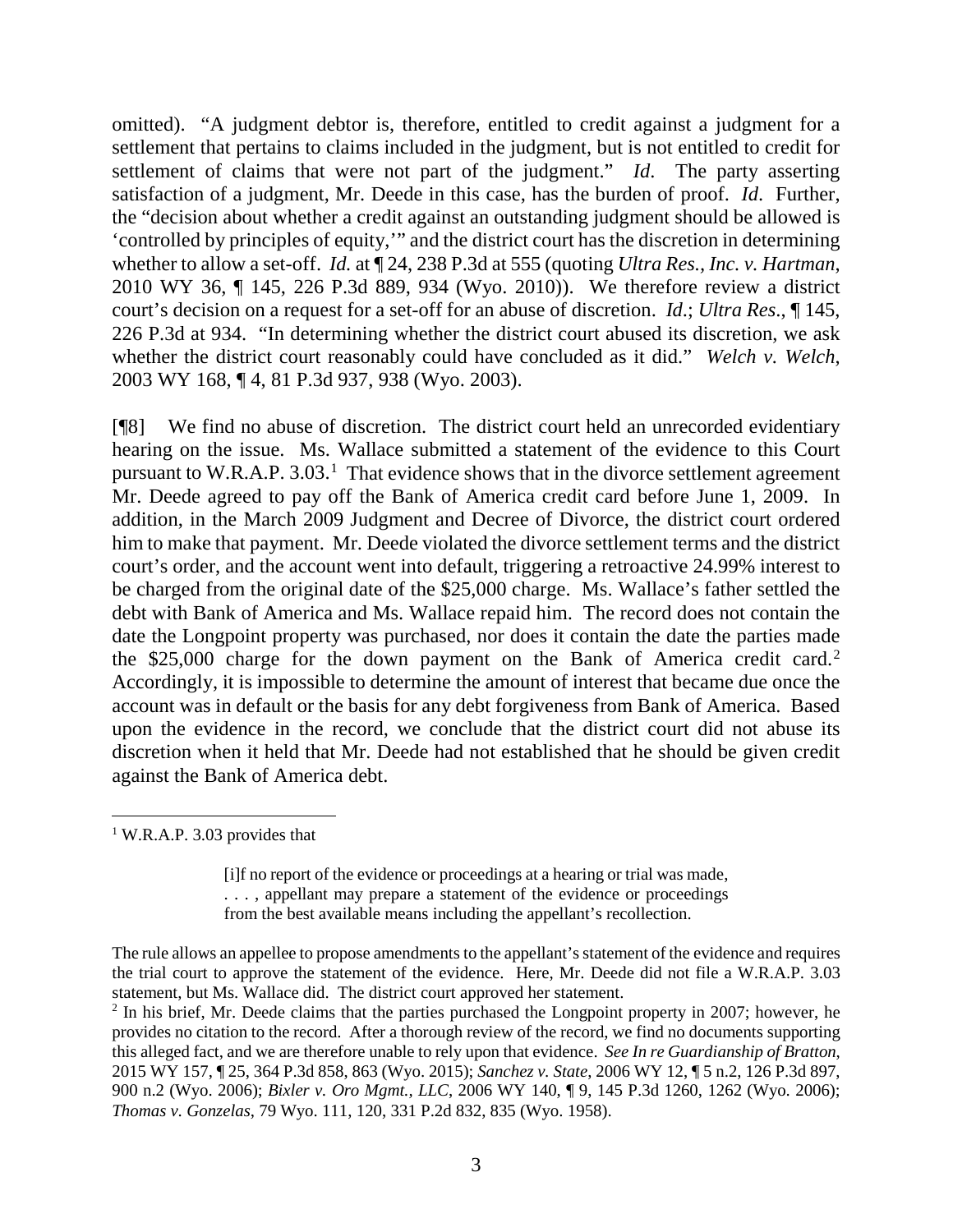[¶9] Further, the district court had "the inherent power to allow or compel an equitable set-off." *Cargill, Inc. v. Mountain Cement Co.*, 891 P.2d 57, 67 (Wyo. 1995). Here, the district court did not abuse its discretion in denying Mr. Deede's request for the set-off, as the equities favor Ms. Wallace. Ms. Wallace and her father expended the time and resources to settle the debt with Bank of America after Mr. Deede was ordered to pay it off. And, as the district court emphasized in its September 29, 2017 order,

> the contested Bank of America sums aside, [Mr. Deede] does not indicate, or even mention, what payments he has made . . . to pay the remaining balance. . . . So far as the Court is advised, [Mr. Deede] has done nothing and paid nothing to [Ms. Wallace] pursuant to the [August 29, 2017 order], and remains in violation of this Court's order.

In fact, as a consequence of his ongoing refusal to pay, Mr. Deede has been found twice in contempt of court and incarcerated both times. Other than the amount paid to Ms. Wallace in the bankruptcy proceeding, Mr. Deede had not paid Ms. Wallace anything in over eight and a half years—from the time of their divorce until some time in October 2017.[3](#page-4-0) Accordingly, the district court was acting well within its equitable power and sound discretion when it denied Mr. Deede's motion to modify amount due.

## *II. Is Ms. Wallace entitled to an award of attorney fees and costs under W.R.A.P. 10.05?*

[¶10] We next consider Ms. Wallace's request that this Court certify no reasonable cause for this appeal and award her attorney fees pursuant to W.R.A.P. 10.05. Rule 10.05 provides that "[i]f the court certifies . . . there was no reasonable cause for the appeal, a reasonable amount of attorneys' fees and damages to the appellee shall be fixed by the appellate court and taxed as part of the costs in the case." Such "sanctions are generally not available for challenges to discretionary rulings, unless 'an appeal lacks cogent argument, there is an absence of pertinent legal authority to support the issues, or there is a failure to adequately cite to the record.'" *Carbaugh v. Nichols*, 2014 WY 2, ¶ 23, 315 P.3d 1175, 1180 (Wyo. 2014) (quoting *Welch*, 2003 WY 168, ¶ 13, 81 P.3d at 940); *see also Orcutt v. Shober Invs., Inc.*, 2003 WY 60, ¶ 13, 69 P.3d 386, 390 (Wyo. 2003); *Barnes v. Barnes*, 998 P.2d 942, 946 (Wyo. 2000); *Stone v. Stone*, 7 P.3d 887, 890-91 (Wyo. 2000); *Baker v. Reed*, 965 P.2d 1153, 1154-55 (Wyo. 1998).

<span id="page-4-0"></span><sup>3</sup> On September 29, 2017, the district court noted that Mr. Deede had not paid anything to Ms. Wallace. The district court recognized that "[Mr. Deede] contends he has paid \$26,000.00 to [Ms. Wallace]" in its October 24, 2017 order requiring Mr. Deede to pay the remaining amount. We therefore assume that Mr. Deede made a \$26,000.00 payment in the intervening days.